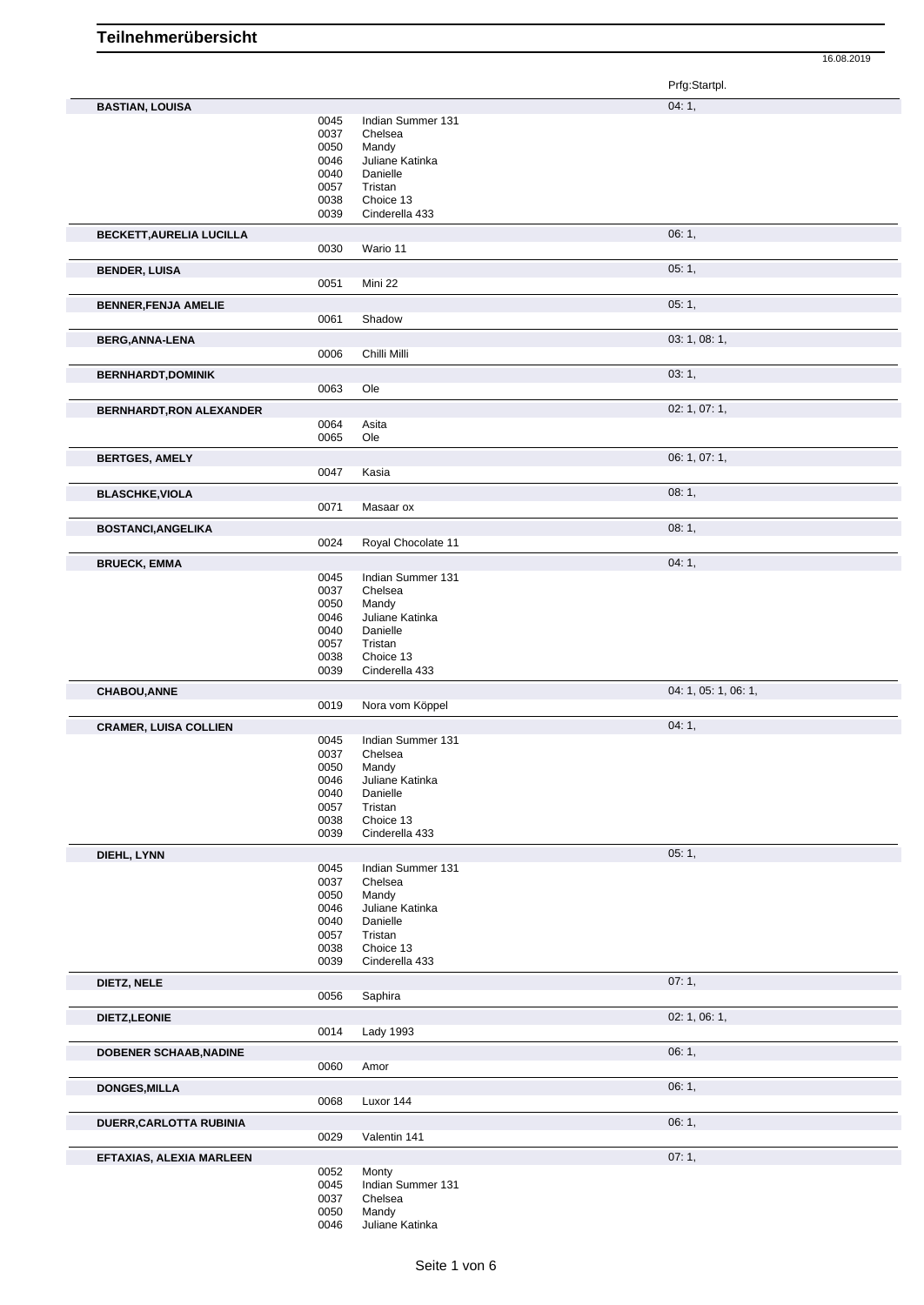**Teilnehmerübersicht**

Prfg:Startpl.

|                               | 0057 | Tristan                       |                      |
|-------------------------------|------|-------------------------------|----------------------|
|                               | 0038 | Choice 13                     |                      |
|                               | 0039 |                               |                      |
|                               |      | Cinderella 433                |                      |
| <b>EIDMANN, CELINE</b>        |      |                               | 01: 1, 03: 1, 07: 1, |
|                               | 0055 | Ricardo                       |                      |
|                               |      | Dshamilja                     |                      |
|                               | 0041 |                               |                      |
| <b>ELM, JOSEFINE</b>          |      |                               | 04:1,                |
|                               | 0045 | Indian Summer 131             |                      |
|                               | 0037 | Chelsea                       |                      |
|                               |      |                               |                      |
|                               | 0050 | Mandy                         |                      |
|                               | 0046 | Juliane Katinka               |                      |
|                               | 0040 | Danielle                      |                      |
|                               | 0057 | Tristan                       |                      |
|                               | 0038 | Choice 13                     |                      |
|                               | 0039 | Cinderella 433                |                      |
|                               |      |                               |                      |
| <b>ELM, SOPHIA</b>            |      |                               | 04:1,                |
|                               | 0045 | Indian Summer 131             |                      |
|                               | 0037 | Chelsea                       |                      |
|                               | 0050 | Mandy                         |                      |
|                               | 0046 | Juliane Katinka               |                      |
|                               | 0040 | Danielle                      |                      |
|                               | 0057 | Tristan                       |                      |
|                               |      |                               |                      |
|                               | 0038 | Choice 13                     |                      |
|                               | 0039 | Cinderella 433                |                      |
| <b>FICHT, ANN ELISA</b>       |      |                               | 03: 1, 08: 1,        |
|                               | 0001 | Amador 4                      |                      |
|                               |      |                               |                      |
| <b>FREIMUELLER, FINJA</b>     |      |                               | 04:1,                |
|                               | 0043 | Goviva                        |                      |
|                               |      |                               |                      |
| <b>FRIES, LAURA</b>           |      |                               | 01: 1, 03: 1, 08: 1, |
|                               | 0015 | Little Jumper 13              |                      |
|                               | 0027 | Shir Kahn 6                   |                      |
|                               | 0010 | Goviva                        |                      |
|                               |      |                               |                      |
| <b>GELLER, SARAH LUISE</b>    |      |                               | 07: 1, 08: 1,        |
|                               | 0016 | Lord Lincoln 3                |                      |
| <b>GERHARD, HANNAH MARIKE</b> |      |                               | 06: 1, 07: 1, 08: 2, |
|                               | 0062 | Sunbeam                       |                      |
|                               | 0022 | Rocket Man 9                  |                      |
|                               |      |                               |                      |
| <b>GERLACH, NELE</b>          |      |                               | 04:1,                |
|                               | 0045 | Indian Summer 131             |                      |
|                               | 0037 | Chelsea                       |                      |
|                               | 0050 | Mandy                         |                      |
|                               |      |                               |                      |
|                               | 0046 | Juliane Katinka               |                      |
|                               | 0040 | Danielle                      |                      |
|                               | 0057 | Tristan                       |                      |
|                               | 0038 | Choice 13                     |                      |
|                               | 0039 | Cinderella 433                |                      |
|                               |      |                               |                      |
| <b>GLENSKE, LENE</b>          |      |                               | 04:1,                |
|                               | 0052 | Monty                         |                      |
| <b>HAENEL, KRISTINA</b>       |      |                               | 01: 1, 03: 1,        |
|                               | 0041 | Dshamilja                     |                      |
|                               |      |                               |                      |
| HAPPEL, MARLA                 |      |                               | 06:1,                |
|                               | 0045 | Indian Summer 131             |                      |
|                               | 0037 | Chelsea                       |                      |
|                               | 0050 | Mandy                         |                      |
|                               | 0046 | Juliane Katinka               |                      |
|                               | 0040 | Danielle                      |                      |
|                               | 0057 | Tristan                       |                      |
|                               |      | Choice 13                     |                      |
|                               | 0038 |                               |                      |
|                               | 0039 | Cinderella 433                |                      |
| HOFMANN, LILLY ANTONIA        |      |                               | 05:1,                |
|                               | 0033 | <b>Bollydavid Little Lady</b> |                      |
|                               |      |                               |                      |
| <b>HOFMANN, LINA ELISA</b>    |      |                               | 04:1,                |
|                               | 0033 | Bollydavid Little Lady        |                      |
|                               |      |                               |                      |
| JAENISCH, JOLIE               |      |                               | 02: 1, 06: 1, 07: 1, |
|                               | 0020 | Ophelia 83                    |                      |
|                               | 0013 | Khedira 4                     |                      |
|                               |      |                               |                      |
| <b>KIRCHNER, SOPHIA</b>       |      |                               | 04:1,                |
|                               | 0041 | Dshamilja                     |                      |
|                               | 0056 | Saphira                       |                      |
| KLINGELHOEFER, LENA           |      |                               | 07:1,                |
|                               | 0035 | Chacco-Star                   |                      |
|                               |      |                               |                      |
| <b>KLOSE, LAURA</b>           |      |                               | 03:1,                |
|                               | 0012 | Kaptain 5                     |                      |
|                               |      |                               |                      |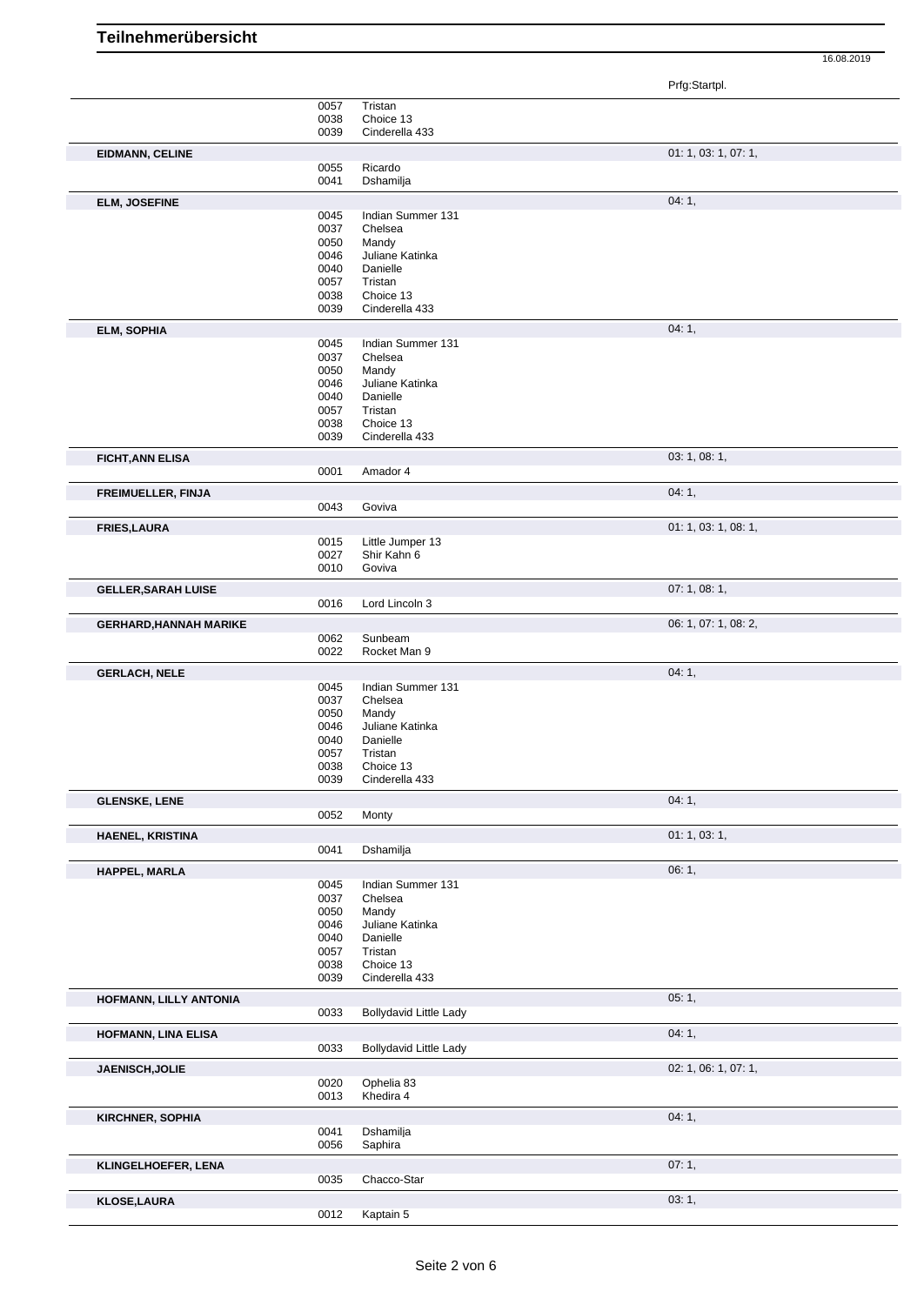|                                |              |                               | Prfg:Startpl.        |
|--------------------------------|--------------|-------------------------------|----------------------|
| <b>KLOSTERMANN, LEEFKE</b>     |              |                               | 04:1,                |
|                                | 0045         | Indian Summer 131             |                      |
|                                | 0037         | Chelsea                       |                      |
|                                | 0050         | Mandy                         |                      |
|                                | 0046         | Juliane Katinka               |                      |
|                                | 0040         | Danielle                      |                      |
|                                | 0057         | Tristan                       |                      |
|                                | 0038         | Choice 13                     |                      |
|                                | 0039         | Cinderella 433                |                      |
| <b>KRAEMER, KATHARINA</b>      |              |                               | 07:1,                |
|                                | 0044         | Holly                         |                      |
| <b>LAMERS, HANNES</b>          |              |                               | 04:1,                |
|                                | 0056         | Saphira                       |                      |
| <b>LAUDT, MECKA</b>            |              |                               | 05:1,                |
|                                | 0051         | Mini 22                       |                      |
|                                |              |                               |                      |
| LEHNHARDT, ELISA               |              |                               | 04: 1,               |
|                                | 0058         | Valentin                      |                      |
| LEHNHARDT, EMILIA              |              |                               | 04: 1, 05: 1,        |
|                                | 0034         | Bounty                        |                      |
|                                | 0058         | Valentin                      |                      |
| LENHARDT, FELIX                |              |                               | 04:1,                |
|                                | 0055         | Ricardo                       |                      |
|                                | 0056         | Saphira                       |                      |
| <b>LENHARDT, SARAH</b>         |              |                               | 05:1,                |
|                                | 0054         | Pascha                        |                      |
|                                |              |                               |                      |
| LENZ, ANNA-LENA                |              |                               | 03:1,                |
|                                | 0036         | Chelsea                       |                      |
| LINDENBERGER, NAIRA INAYA      |              |                               | 01: 1, 03: 1, 07: 1, |
|                                | 0066         | Schoensgreen Malinka          |                      |
|                                | 0067         | Domino 962                    |                      |
| LINDENBERGER, SHIVA AMIDALA    |              |                               | 01: 1, 03: 1, 08: 1, |
|                                | 0066         | Schoensgreen Malinka          |                      |
| LOTZ, SINJA                    |              |                               | 06:1,                |
|                                | 0033         | <b>Bollydavid Little Lady</b> |                      |
|                                |              |                               |                      |
| <b>MANDLER, EMILY SOPHIE</b>   |              |                               | 01: 1, 02: 1, 07: 1, |
|                                |              |                               |                      |
|                                | 0070         | Hesselteichs Lord of Dance    |                      |
| <b>MARTIN, CYNTHIA-MADLEEN</b> |              |                               | 01: 1, 02: 1, 06: 1, |
|                                |              |                               |                      |
| <b>MATTERN, LOREEN</b>         |              |                               | 04:1,                |
|                                | 0045         | Indian Summer 131             |                      |
|                                | 0037         | Chelsea                       |                      |
|                                | <b>0050</b>  | Mandy                         |                      |
|                                | 0046         | Juliane Katinka               |                      |
|                                | 0040<br>0057 | Danielle<br>Tristan           |                      |
|                                | 0038         | Choice 13                     |                      |
|                                | 0039         | Cinderella 433                |                      |
|                                |              |                               |                      |
| <b>MATZKE, CORVIN</b>          | 0045         | Indian Summer 131             | 07:1,                |
|                                | 0037         | Chelsea                       |                      |
|                                | 0050         | Mandy                         |                      |
|                                | 0046         | Juliane Katinka               |                      |
|                                | 0040         | Danielle                      |                      |
|                                | 0057         | Tristan                       |                      |
|                                | 0038         | Choice 13                     |                      |
|                                | 0039         | Cinderella 433                |                      |
| MICHEL, MAJA                   |              |                               | 04: 1,               |
|                                | 0045         | Indian Summer 131             |                      |
|                                | 0037         | Chelsea                       |                      |
|                                | 0050         | Mandy                         |                      |
|                                | 0046         | Juliane Katinka<br>Danielle   |                      |
|                                | 0040<br>0057 | Tristan                       |                      |
|                                | 0038         | Choice 13                     |                      |
|                                | 0039         | Cinderella 433                |                      |
|                                |              |                               | 07:1,                |
| <b>MOEHRKE, EMILIE</b>         | 0035         | Chacco-Star                   |                      |
|                                |              |                               |                      |
| <b>MOELLER, EMILY</b>          |              |                               | 03: 1, 07: 1, 08: 1, |
|                                | 0049         | Maiky                         |                      |
| <b>MUELLER, NELE</b>           |              |                               | 04:1,                |
|                                | 0045         | Indian Summer 131             |                      |
|                                | 0037<br>0050 | Chelsea<br>Mandy              |                      |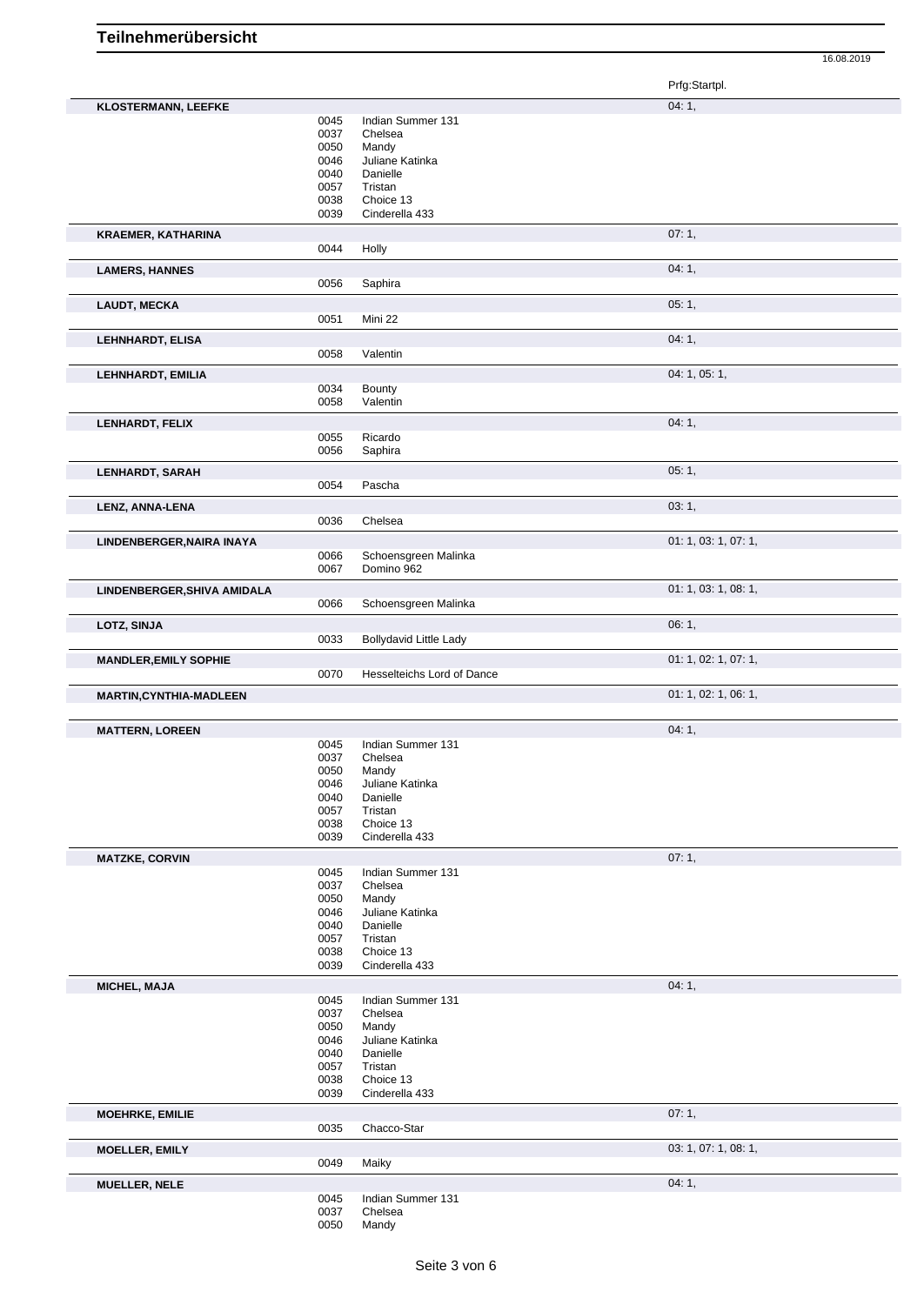Prfg:Startpl.

|                            | 0046         | Juliane Katinka          |                             |
|----------------------------|--------------|--------------------------|-----------------------------|
|                            | 0040         | Danielle                 |                             |
|                            | 0057         | Tristan                  |                             |
|                            | 0038         | Choice 13                |                             |
|                            | 0039         | Cinderella 433           |                             |
| <b>MUENZER, LENA ELISA</b> |              |                          | 06:1,                       |
|                            | 0047         | Kasia                    |                             |
|                            |              |                          |                             |
| NICKOLAUS, JANA            |              |                          | 01: 1, 02: 1, 07: 1, 08: 1, |
|                            | 0072         | Zida-Mira v. Bureveld    |                             |
|                            | 0004         | Bonomelli                |                             |
| <b>NOLL, MAYA</b>          |              |                          | 03: 1, 07: 1, 08: 1,        |
|                            | 0042         | Erne LADY                |                             |
|                            |              |                          |                             |
| <b>OBSCHIL, ISABELLE</b>   |              |                          | 05:1,                       |
|                            | 0056         | Saphira                  |                             |
| PETERSDORFF, SILJA         |              |                          | 03: 1, 08: 1,               |
|                            | 0073         | Liberty's Beauty         |                             |
|                            | 0074         | El Bandido               |                             |
|                            |              |                          |                             |
| PFEIFFER, JANA             |              |                          | 01:1,                       |
|                            | 0048         | Khedira 4                |                             |
| PLATT, AMALIA              |              |                          | 04:1,                       |
|                            | 0045         | Indian Summer 131        |                             |
|                            | 0037         | Chelsea                  |                             |
|                            | 0050         | Mandy                    |                             |
|                            | 0046         | Juliane Katinka          |                             |
|                            | 0040         | Danielle                 |                             |
|                            | 0057         | Tristan                  |                             |
|                            | 0038         | Choice 13                |                             |
|                            | 0039         | Cinderella 433           |                             |
|                            |              |                          |                             |
| PLATT, HAGEN               |              |                          | 04:1,                       |
|                            | 0045         | Indian Summer 131        |                             |
|                            | 0037         | Chelsea                  |                             |
|                            | 0050         | Mandy<br>Juliane Katinka |                             |
|                            | 0046<br>0040 | Danielle                 |                             |
|                            | 0057         | Tristan                  |                             |
|                            | 0038         | Choice 13                |                             |
|                            | 0039         | Cinderella 433           |                             |
|                            |              |                          |                             |
| PLATT, JONATHAN            |              |                          | 04:1,                       |
|                            | 0045         | Indian Summer 131        |                             |
|                            | 0037         | Chelsea                  |                             |
|                            | 0050         | Mandy                    |                             |
|                            | 0046         | Juliane Katinka          |                             |
|                            | 0040         | Danielle                 |                             |
|                            | 0057         | Tristan                  |                             |
|                            | 0038         | Choice 13                |                             |
|                            | 0039         | Cinderella 433           |                             |
| PUTZE, LAURA SOPHIE        |              |                          | 01: 1, 02: 1, 03: 1,        |
|                            | 0023         | Roumanie RT              |                             |
|                            |              |                          | 01: 1, 03: 1, 08: 1,        |
| RAUBER, BIANCA             | 0028         |                          |                             |
|                            |              | Sonnenwind 4             |                             |
| RINGEL, JOY                |              |                          | 01: 1, 03: 1,               |
|                            | 0032         | Barquillero              |                             |
| <b>ROSE, LUCY MARIE</b>    |              |                          | 04:1,                       |
|                            | 0045         | Indian Summer 131        |                             |
|                            | 0037         | Chelsea                  |                             |
|                            | 0050         | Mandy                    |                             |
|                            | 0046         | Juliane Katinka          |                             |
|                            | 0040         | Danielle                 |                             |
|                            |              |                          |                             |
|                            | 0057         | Tristan                  |                             |
|                            | 0038         | Choice 13                |                             |
|                            | 0039         | Cinderella 433           |                             |
|                            |              |                          |                             |
| ROTH, TIARA LUZIA          |              |                          | 06:1,                       |
|                            | 0045         | Indian Summer 131        |                             |
|                            | 0037         | Chelsea                  |                             |
|                            | 0050         | Mandy                    |                             |
|                            | 0046         | Juliane Katinka          |                             |
|                            | 0040         | Danielle                 |                             |
|                            | 0057         | Tristan                  |                             |
|                            | 0038         | Choice 13                |                             |
|                            | 0039         | Cinderella 433           |                             |
| <b>ROTHE, AILEEN</b>       |              |                          | 06:1,                       |
|                            | 0045         | Indian Summer 131        |                             |
|                            | 0037         | Chelsea                  |                             |
|                            | 0050<br>0046 | Mandy<br>Juliane Katinka |                             |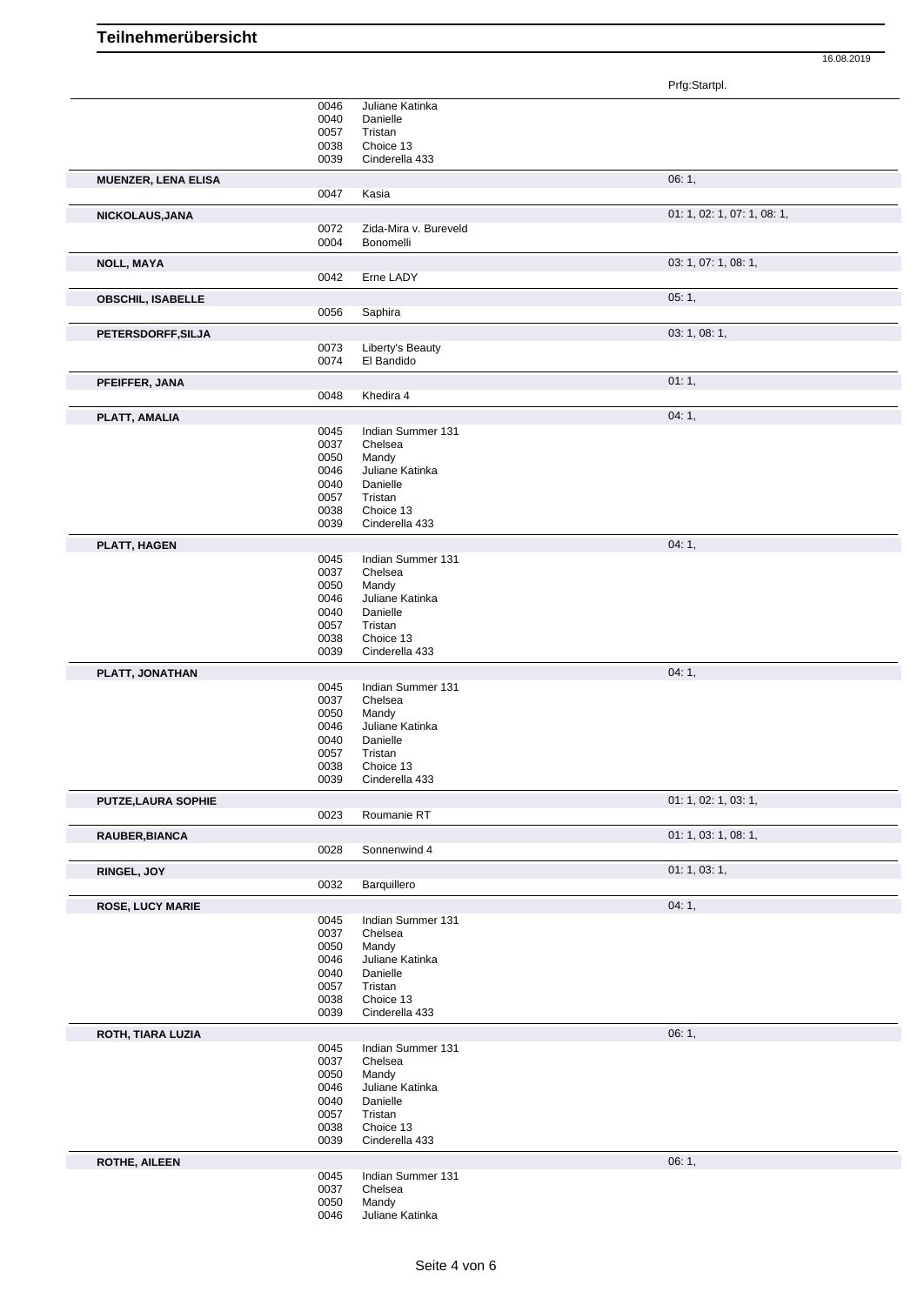|                              | 0040 | Danielle            |                             |
|------------------------------|------|---------------------|-----------------------------|
|                              | 0057 | Tristan             |                             |
|                              | 0038 | Choice 13           |                             |
|                              | 0039 | Cinderella 433      |                             |
|                              |      |                     |                             |
| <b>ROTTER, ANNELIE</b>       |      |                     | 04:1,                       |
|                              | 0058 | Valentin            |                             |
|                              |      |                     |                             |
| <b>SCHAFFRATH, KERSTIN</b>   |      |                     | 02: 1, 06: 1,               |
|                              |      |                     |                             |
|                              | 0009 | <b>FKB Champion</b> |                             |
| <b>SCHMIDT, GULIA</b>        |      |                     | 03: 1, 07: 1,               |
|                              |      |                     |                             |
|                              | 0045 | Indian Summer 131   |                             |
|                              | 0037 | Chelsea             |                             |
|                              | 0050 | Mandy               |                             |
|                              | 0046 | Juliane Katinka     |                             |
|                              | 0040 | Danielle            |                             |
|                              | 0057 | Tristan             |                             |
|                              | 0038 | Choice 13           |                             |
|                              | 0039 | Cinderella 433      |                             |
|                              |      |                     |                             |
| <b>SCHMIDT, ISABEL</b>       |      |                     | 06:1,                       |
|                              | 0045 | Indian Summer 131   |                             |
|                              | 0037 |                     |                             |
|                              |      | Chelsea             |                             |
|                              | 0050 | Mandy               |                             |
|                              | 0046 | Juliane Katinka     |                             |
|                              | 0040 | Danielle            |                             |
|                              | 0057 | Tristan             |                             |
|                              | 0038 | Choice 13           |                             |
|                              | 0039 | Cinderella 433      |                             |
|                              |      |                     |                             |
| <b>SCHMITT, MAJA-SOFIA</b>   |      |                     | 02: 1, 03: 1, 07: 1, 08: 1, |
|                              | 0018 | Mandana Royal       |                             |
|                              | 0021 | Püpchen             |                             |
|                              |      |                     |                             |
| <b>SCHNEIDER, LENI</b>       |      |                     | 04:1,                       |
|                              | 0031 | Aisha               |                             |
|                              |      |                     |                             |
| <b>SCHUMANN, KIM NADINE</b>  |      |                     | 08:1,                       |
|                              | 0053 | N'Quintus           |                             |
|                              |      |                     |                             |
| <b>SELG, ARWEN JOLINE</b>    |      |                     | 07:1,                       |
|                              | 0005 | Bounty 118          |                             |
|                              |      |                     |                             |
| <b>SICHMANN, NELLY</b>       |      |                     | 04:1,                       |
|                              |      |                     |                             |
|                              |      |                     |                             |
|                              | 0054 | Pascha              |                             |
| SOMMER, JULIA                |      |                     | 07:1,                       |
|                              | 0008 | Donna Blue 4        |                             |
|                              |      |                     |                             |
| <b>SULEK, LENA</b>           |      |                     | 04:1,                       |
|                              | 0045 | Indian Summer 131   |                             |
|                              | 0037 | Chelsea             |                             |
|                              |      |                     |                             |
|                              | 0050 | Mandy               |                             |
|                              | 0046 | Juliane Katinka     |                             |
|                              | 0040 | Danielle            |                             |
|                              | 0057 | Tristan             |                             |
|                              | 0038 | Choice 13           |                             |
|                              | 0039 | Cinderella 433      |                             |
|                              |      |                     |                             |
| <b>TCHORZ, SIBILLE</b>       |      |                     | 05:1,                       |
|                              | 0045 | Indian Summer 131   |                             |
|                              | 0037 | Chelsea             |                             |
|                              | 0050 | Mandy               |                             |
|                              | 0046 | Juliane Katinka     |                             |
|                              |      |                     |                             |
|                              | 0040 | Danielle            |                             |
|                              | 0057 | Tristan             |                             |
|                              | 0038 | Choice 13           |                             |
|                              | 0039 | Cinderella 433      |                             |
|                              |      |                     |                             |
| TEICHERT, GRETA              |      |                     | 04:1,                       |
|                              | 0055 | Ricardo             |                             |
| THOM, CARLA                  |      |                     | 04:1,                       |
|                              | 0045 | Indian Summer 131   |                             |
|                              |      |                     |                             |
|                              | 0037 | Chelsea             |                             |
|                              | 0050 | Mandy               |                             |
|                              | 0046 | Juliane Katinka     |                             |
|                              | 0040 | Danielle            |                             |
|                              | 0057 | Tristan             |                             |
|                              | 0038 | Choice 13           |                             |
|                              | 0039 | Cinderella 433      |                             |
|                              |      |                     |                             |
| <b>TRUTZ, VIVIANA EMILIA</b> |      |                     | 06: 1, 07: 1,               |
|                              | 0059 | Shadow              |                             |
|                              | 0069 | Shadow              |                             |
|                              |      |                     |                             |
| <b>VELTE, LAYLA CECILE</b>   |      |                     | 06:1,                       |
|                              |      |                     |                             |
| <b>VON GROLMAN, STELLA</b>   |      |                     | 04:1,                       |